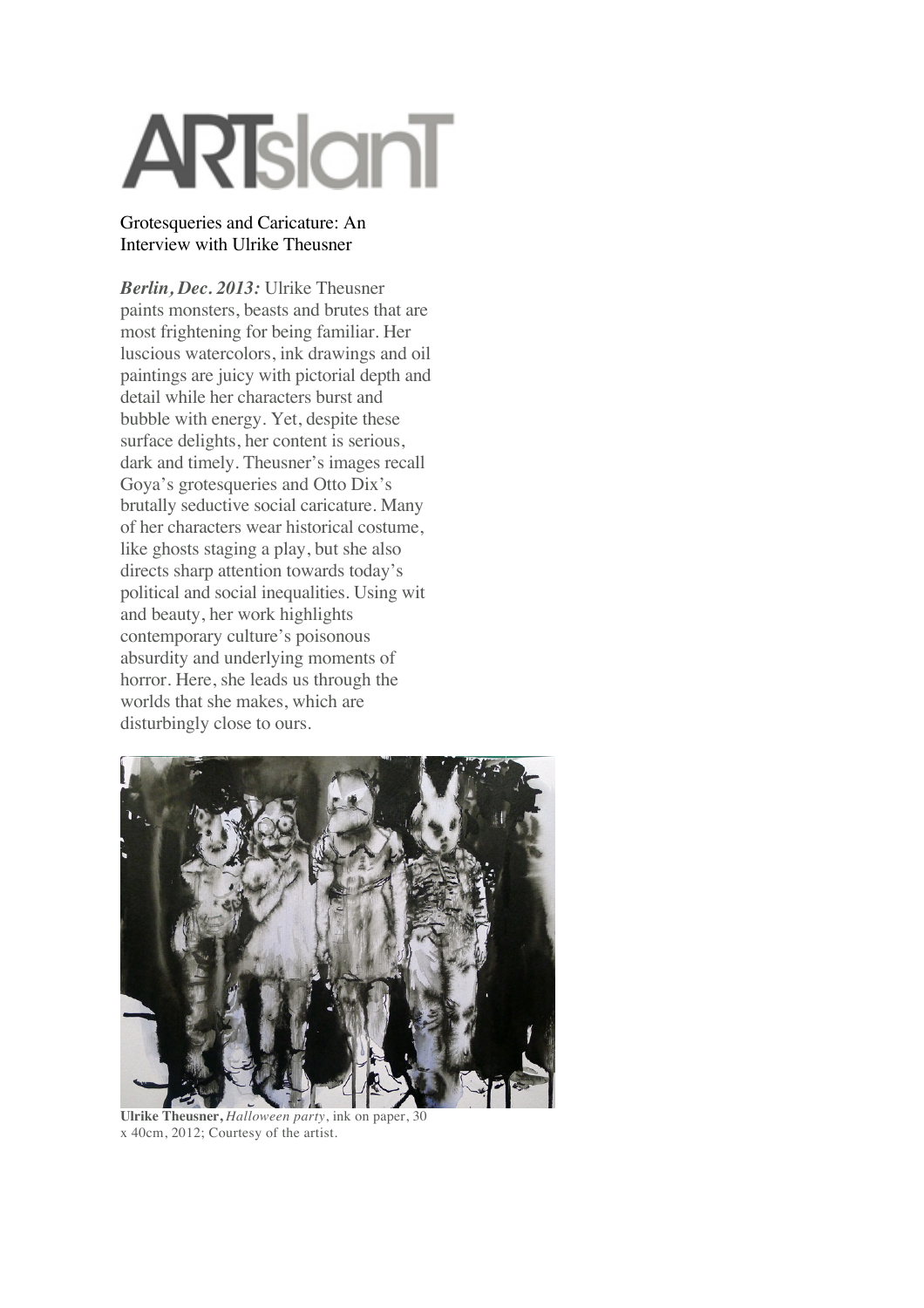# *Ana Finel Honigman: What does colour mean to you?*

**Ulrike Theusner:** Colours express feelings, sentiments, moods. They speak directly to my subconscious, like music. I always use colours intuitively.

# *AFH: How do you interpret your use of candy colours in relation with your darker imagery?*

**UT:** Candy colours stand in contrast to the content. They support the effect of the apparent idyll, change and deform the mood of the image: the first impression becomes a different reality if you look closer. Another aspect of using these colours is my approach to allegorical paintings of Baroque and Rococo – such as Poussin, Rubens, Fragonard who became an ongoing fascination for me.

# *AFH: Your painting* **The Secret** *presents an Anonymous activist holding his finger to his lips. Are you simply fascinated by or do you support the hacktivist revolution?*

**UT:** I can see a general querulousness when it comes to politics in my generation. People are focused on their own success, while predicting a dark future for society. There is not enough indignation. I only support the arising awareness of political issues. Assange provokes debates about issues that would otherwise remain unnoticed. A change can only take place if you know about the system. Maybe the time isn't ripe yet, but the Occupy movement is a start towards forming a political consciousness that is missing in the land of plenty. I wouldn't say that my art that is political. I am only reflecting on circumstances and conditions around me because I can't do anything else.

*AFH: As a German, what are your thoughts about American culture and American politics? I, a native New Yorker, like your images of feral creatures toppling the White House. I would love to hear more about your attitude towards the reach and content of America's power systems.*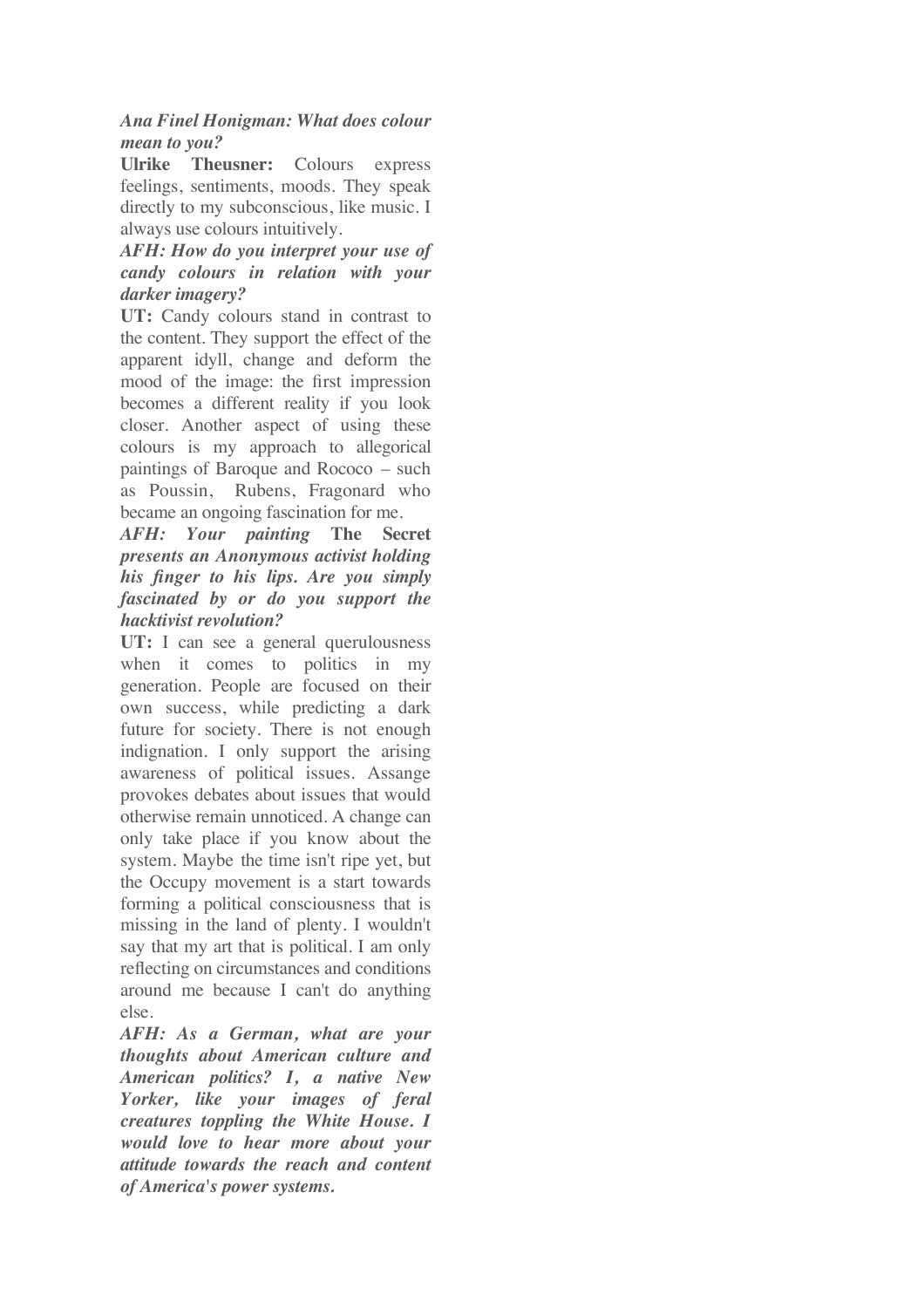*of America's power systems.* **UT:** For me American politics and American culture are two separate things. As it is everywhere, the personal interests of a few dominate common good. Although I experienced Americans as open-minded while having a strong corporate feeling, it seems that they react very negatively to any indication of socialism. I don't understand what is wrong with having public health care and free education? For Europeans it is hard to understand that attending a University is almost unaffordable to most Americans. Education and knowledge are the future of every society. Therefore, they must be free for all, to provide equal chances for everybody.



**Ulrike Theusner**, *Maybe I should be more ambitous*, ink on paper, 22 x 30cm, 2012; Courtesy of the artist.

*AFH: You have a bewitching watercolour of an opulently attired monkey with the words "maybe I should be more ambitious" delicately drawn next to his upturned face. Was that image intended as a psychological selfportrait? Can you explain the context for that work?*

**UT:** As many characters in my drawings, I could say that my painting of him is a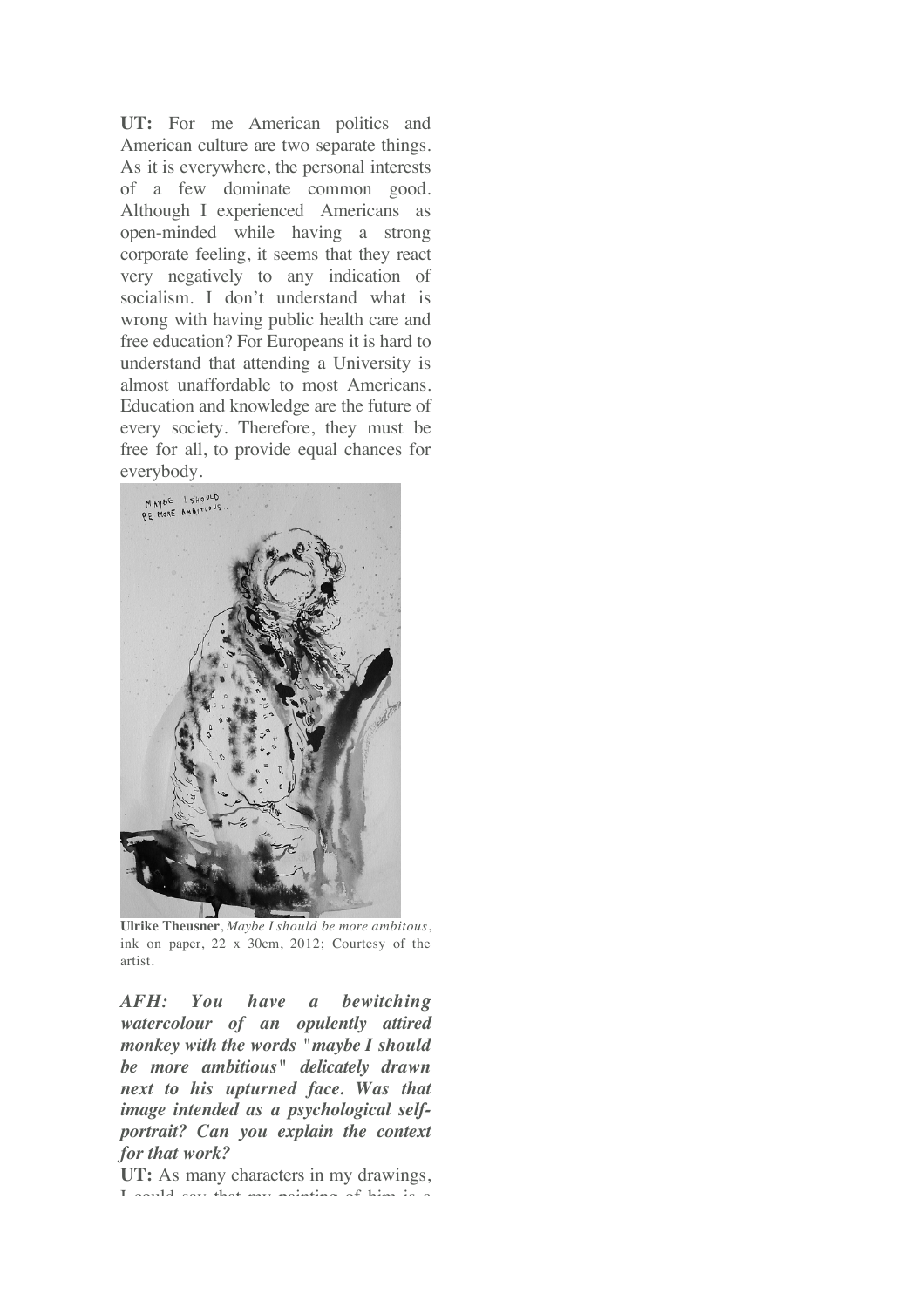I could say that my painting of him is a self-portrait. In this work I'm questioning myself. I am asking whether I should be more ambitious about my selfmanifestation as an artist. I like to hide in my studio rather than show up everywhere. I know that part of any business, not just art, involves showing up. Having a large network is an essential part of being able to make your living. Having the right contacts almost seems to be more important than the actual work. In the art business, I observe a cult of personality. Hence, I created a portrait of myself as a performing circus monkey.

## *AFH: Do you think of your sculptures as three-dimensional versions of your paintings or are they separate worlds?*

**UT:** I see my sculptures more as a model for my drawings. Maybe, one day, they will function alone. In the meantime, doing three-dimensional work is a totally different approach for me. In threedimensions, I am able to play like a child and experiment. I can create landscapes and worlds in a never-ending procedure. In contrast, an ink drawing is finished pretty quickly. I admire artwork that allows the viewer to escape in another world. I like the work of Chris Burden, for example. In this way, threedimensional work has the big advantage above drawing since it can be seen from different perspectives. In the future, I definitely want to deepen this path in my work.

#### *AFH: What work of fiction has influenced your art most?*

**UT:** When I was a teenager, the surrealistic stories by German writer Michael Ende motivated me to visualize the scenes that I create. I was especially inspired by the chaotic and destructive scenes from *Phantasia [The Neverending Story*, in which the land is slowly disappearing because humans have lost their imaginations. Later on in my life, Aldous Huxley's *Brave New World* inspired me a lot. I still find parallels between it and my work. I am also interested in investigating heterotopic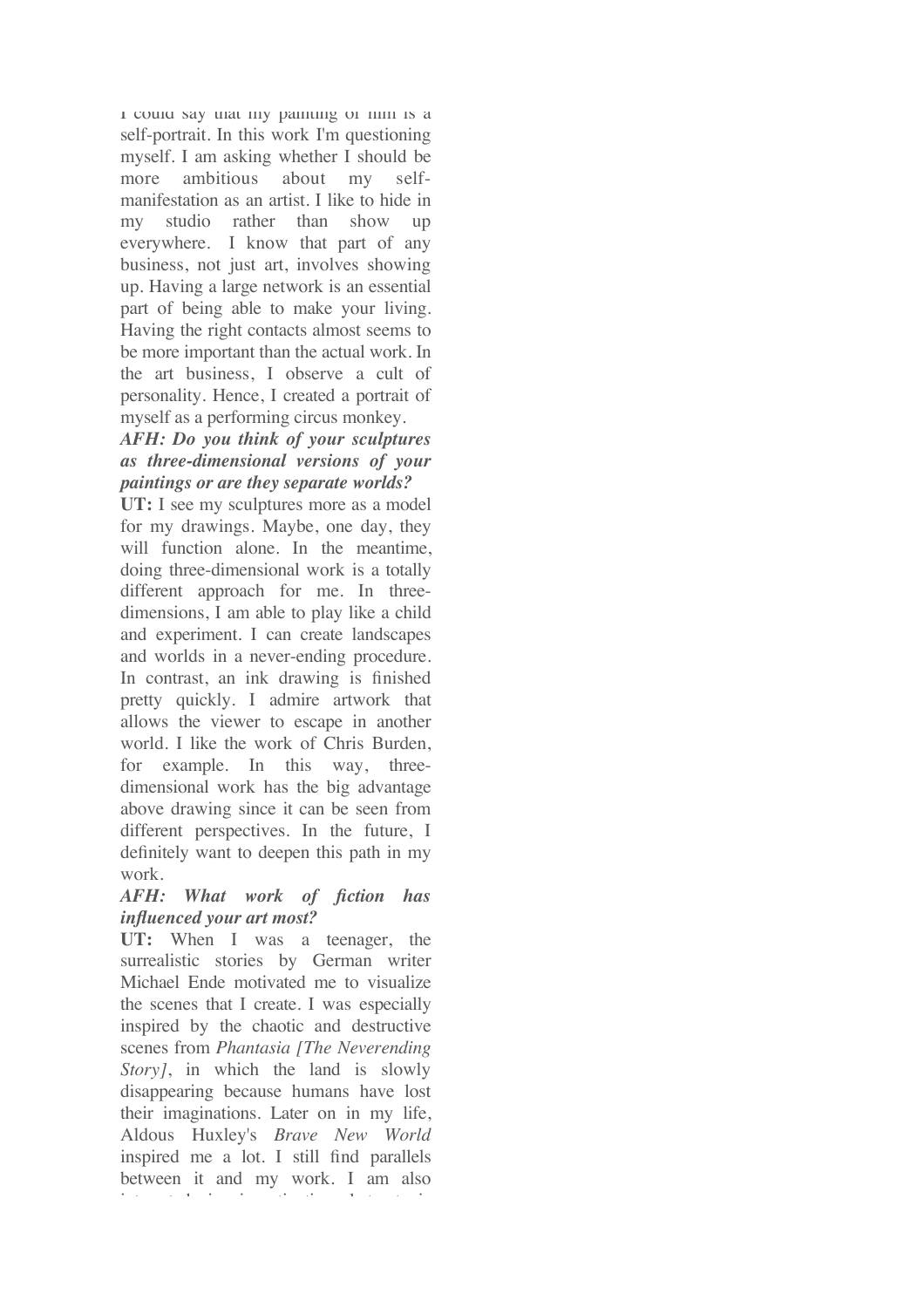interested in investigating heterotopic systems: "The beautiful Life", "Welcome to paradise", "Remaking Eden" are titles of my work series.

*AFH: Your work is very theatrical. Do you conceive of whole stories when imaging your images or do you envision each image as isolated and selfcontained? Are these like snap-shots of larger narratives?*

**UT:** That's a good description, I would see most of the work as snapshots of larger narratives. Often a greater subject will appear afterwards, like in my series of metaphoric pastels called "Nitro Circus." This series consists of separate drawings that show the world as a theatrium mundi: Vanity, Inanity, Caducity. When I plan larger works then I conceive of whole stories like my version of "A Rake´s Progress." That is a fifteenmeter drawing that I'm working on right now. Although the chapters are already specified, I populate them with my own protagonists and tell the story in my own visual language. Sometimes I also decide in the first place to create a series of drawings about a certain subject such as my "New York Diaries" series of forty ink drawings based on my feelings and experiences while living in New York.



**Ulrike Theusner***, french carneval,* 40 x 60cm, oil on paper, 2011; Courtesy of the artist.

*AFH: Frankly, I am most unnerved by your painting* **French Carneval***. Can*